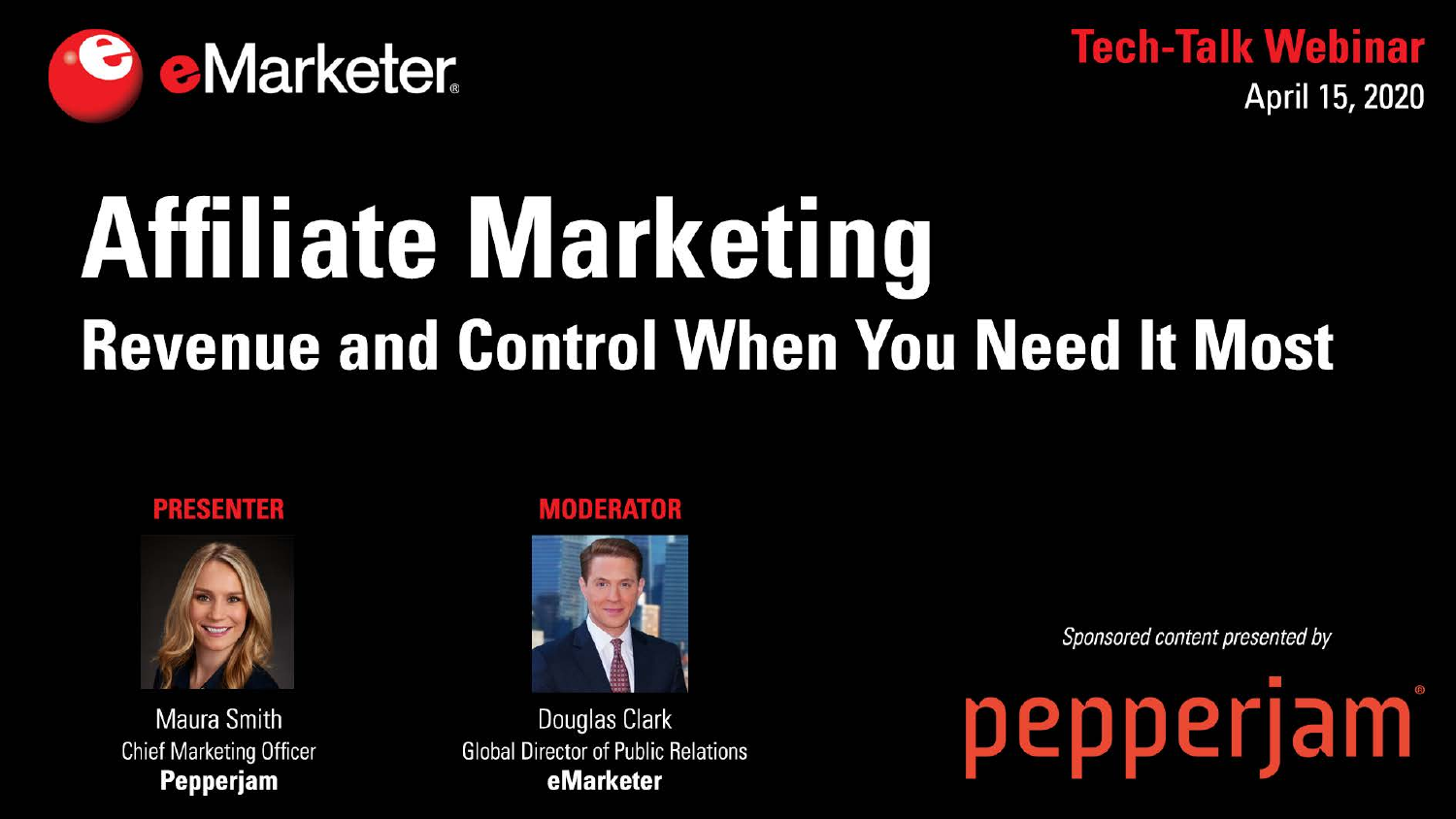

# **AFFILIATE MARKETING: REVENUE & CONTROL WHEN YOU NEED IT MOST**

Survey says: Affiliate marketing scores high marks with executivelevel marketers

An October 2019 commissioned study conducted by Forrester Consulting on behalf of Pepperjam

All information contained herein is confidential and/or proprietary information of Pepperjam, LLC, and any unauthorized use and/or any disclosure is strictly prohibited.

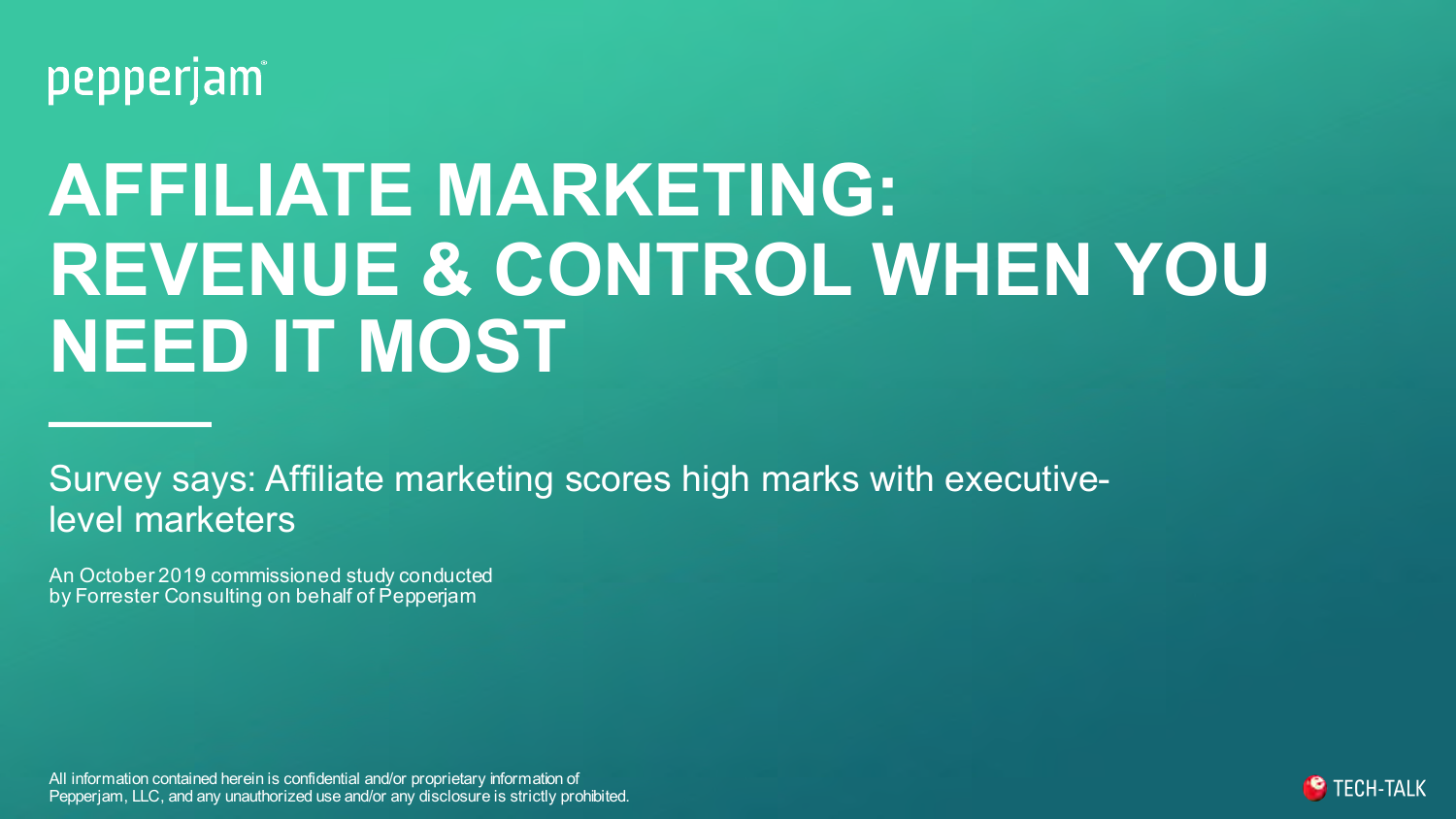## **WHAT WE KNOW ABOUT AFFILIATE MARKETING**

**\$6.2B**

\$6.2B in U.S. affiliate marketing spend in 2018\*



Spend is expected to reach \$8.2B U.S. dollars by 2022\*\* **12:1**

An average return on ad spend (ROAS) of \$12 in 2018\*



**80%**

80% of brands say they are investing in affiliate marketing\*\*

**Sources:** 

\*PMA Performance Marketing Study: Full Year 2018- "Taking the Pulse of Performance Marketing", May 2019

\*\* Statista" Affiliate Marketing Spend in the US 2010-2022

\*\*\* BI Intelligence Business Insider–"Your guide to engaging with shoppers on multiple channels", December 29 2016

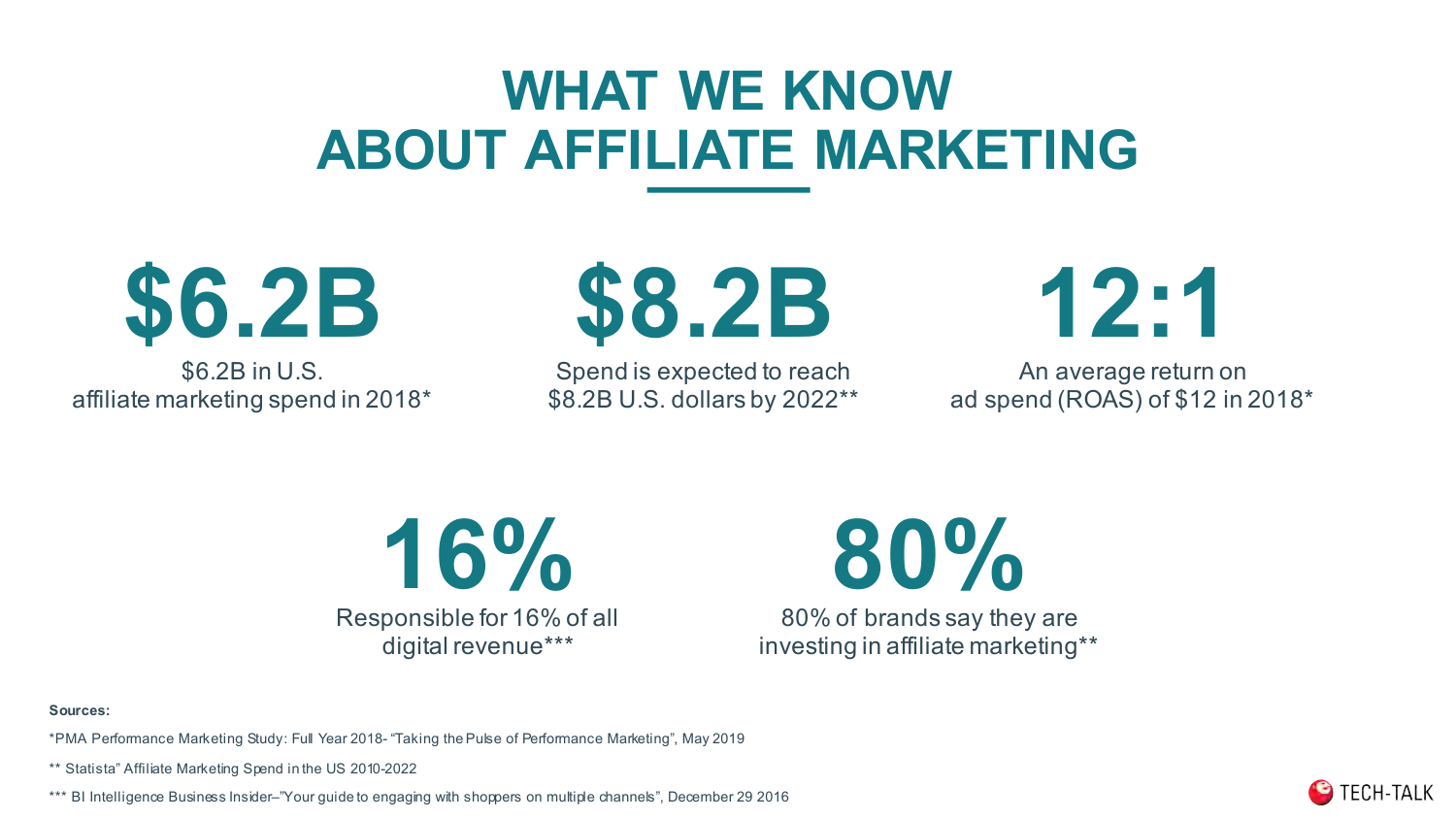# **WE ARE LIVING IN THE AGE OF THE CONSUMER**

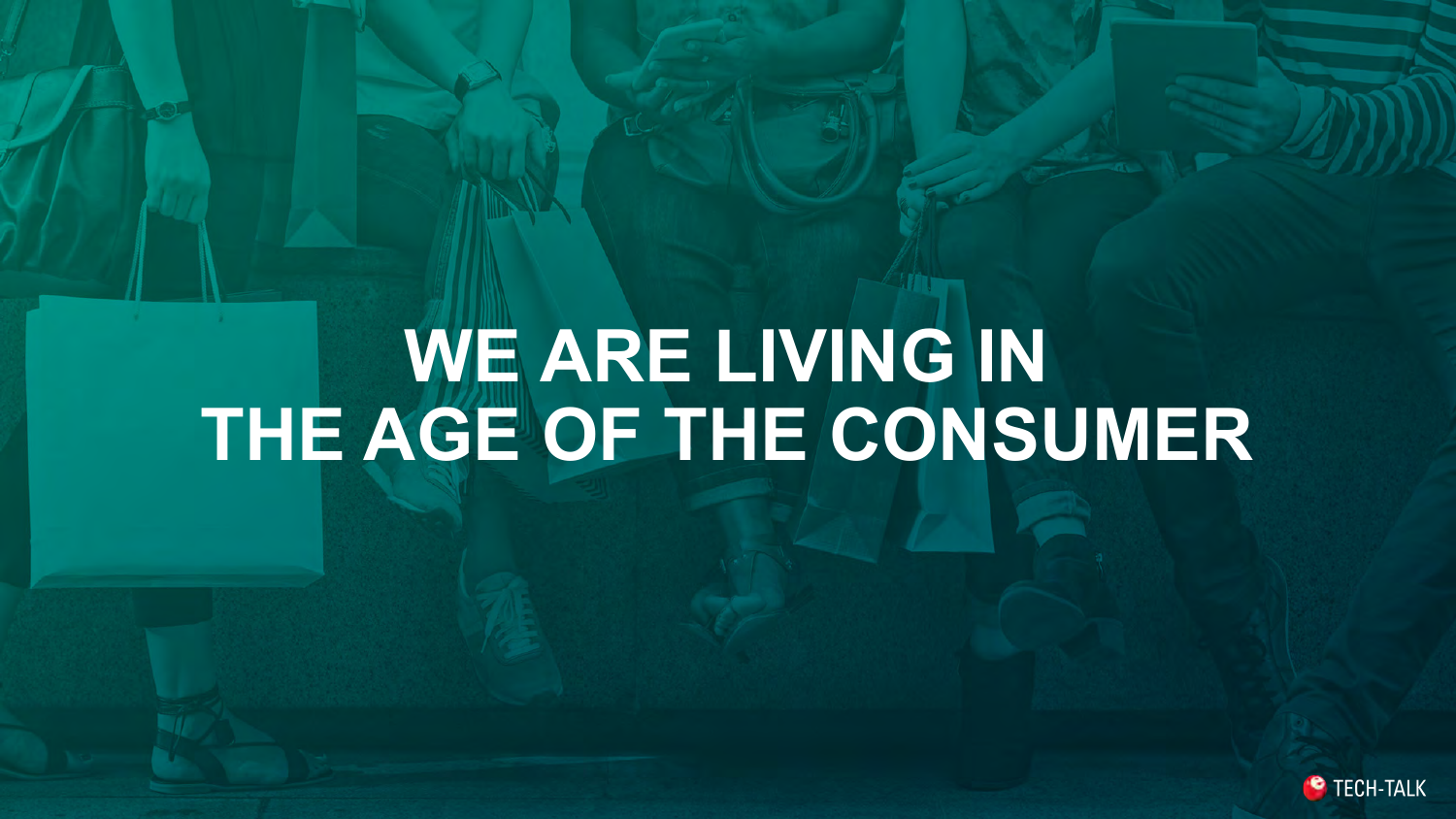# **YOU MUST BE PRESENT ACROSS ALL TOUCHPOINTS IN THEIR PURCHASE JOURNEY**

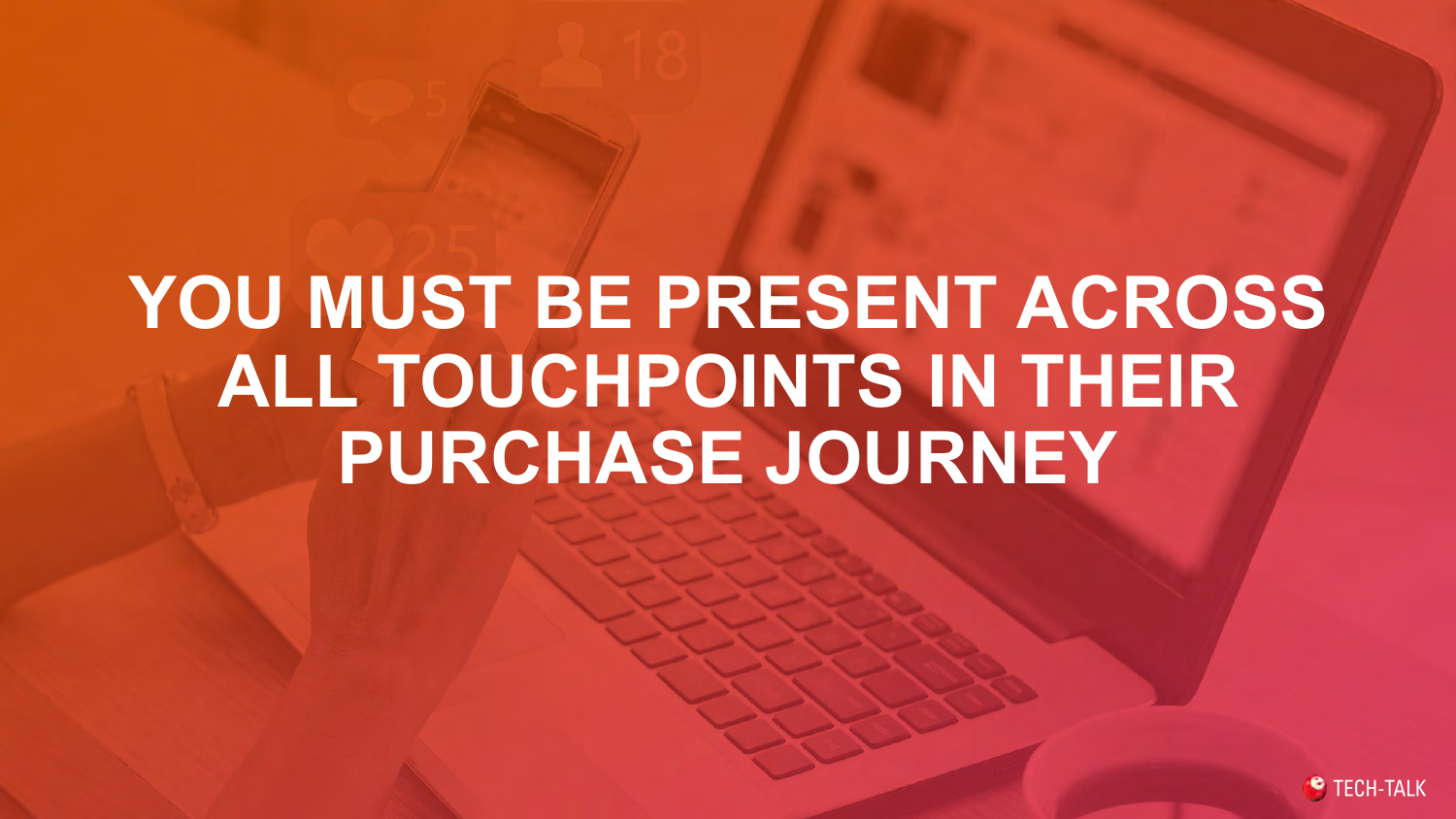# **IT IS EXPENSIVE!**

**18%**

### **The Y/Y Increase in Facebook CPM's** *Merkle Digital Marketing*

*Report, Q3 2018*

**The Y/Y Increase in Google CPC's For Retail and Consumer Goods Advertisers** *Merkle Digital Marketing Report, Q3 2018*

**8%**

**19%**

**The percent of invalid US programmatic display impressions.** *Pixalate Trends Report, Q2 2019* 

*"It is now more expensive than ever to capture a customer's attention online through Facebook and Instagram ads***" -**

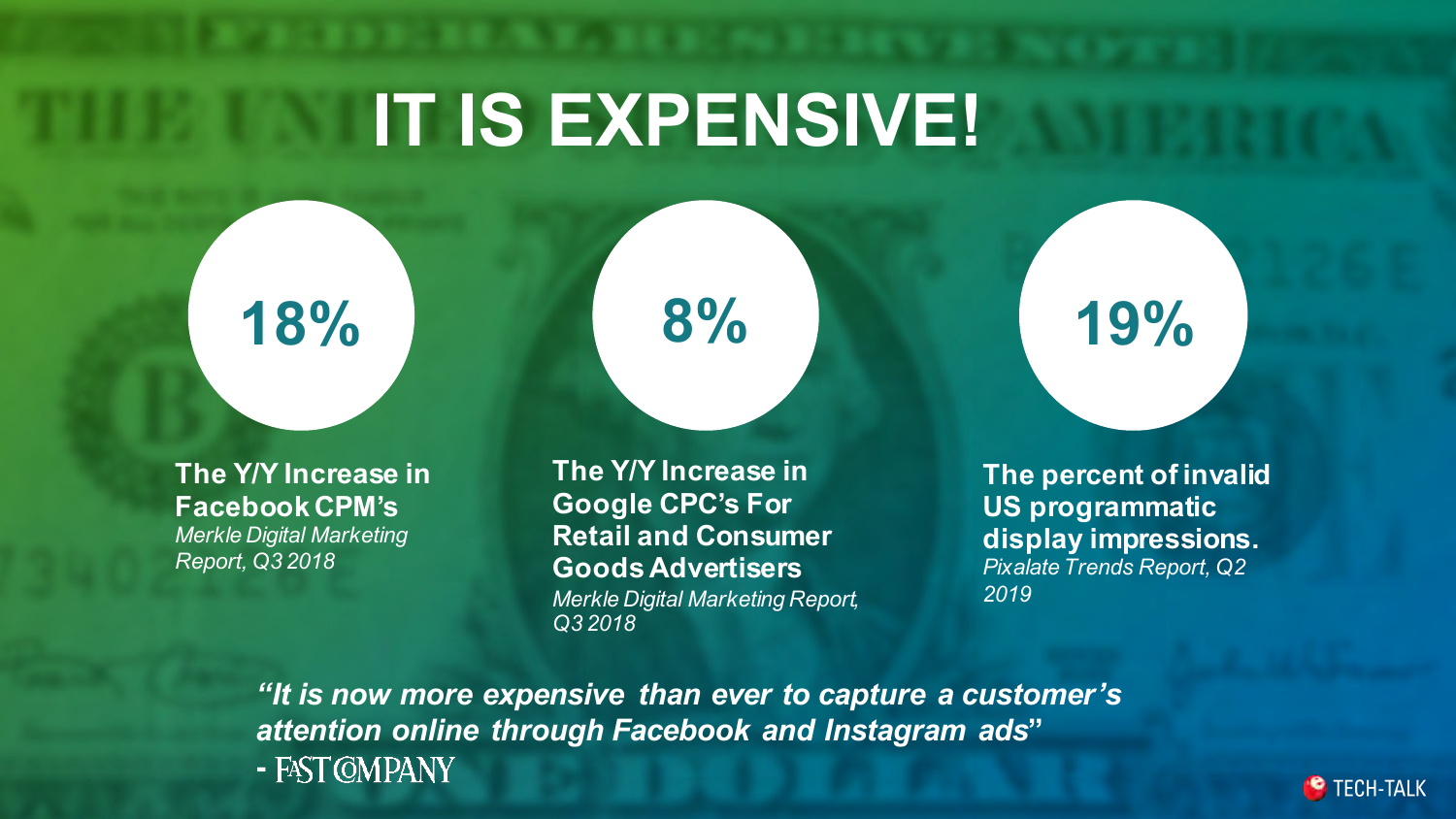# **AND ECONOMIC UNCERTAINTY IS ONLY ADDING TO THE PROBLEM**

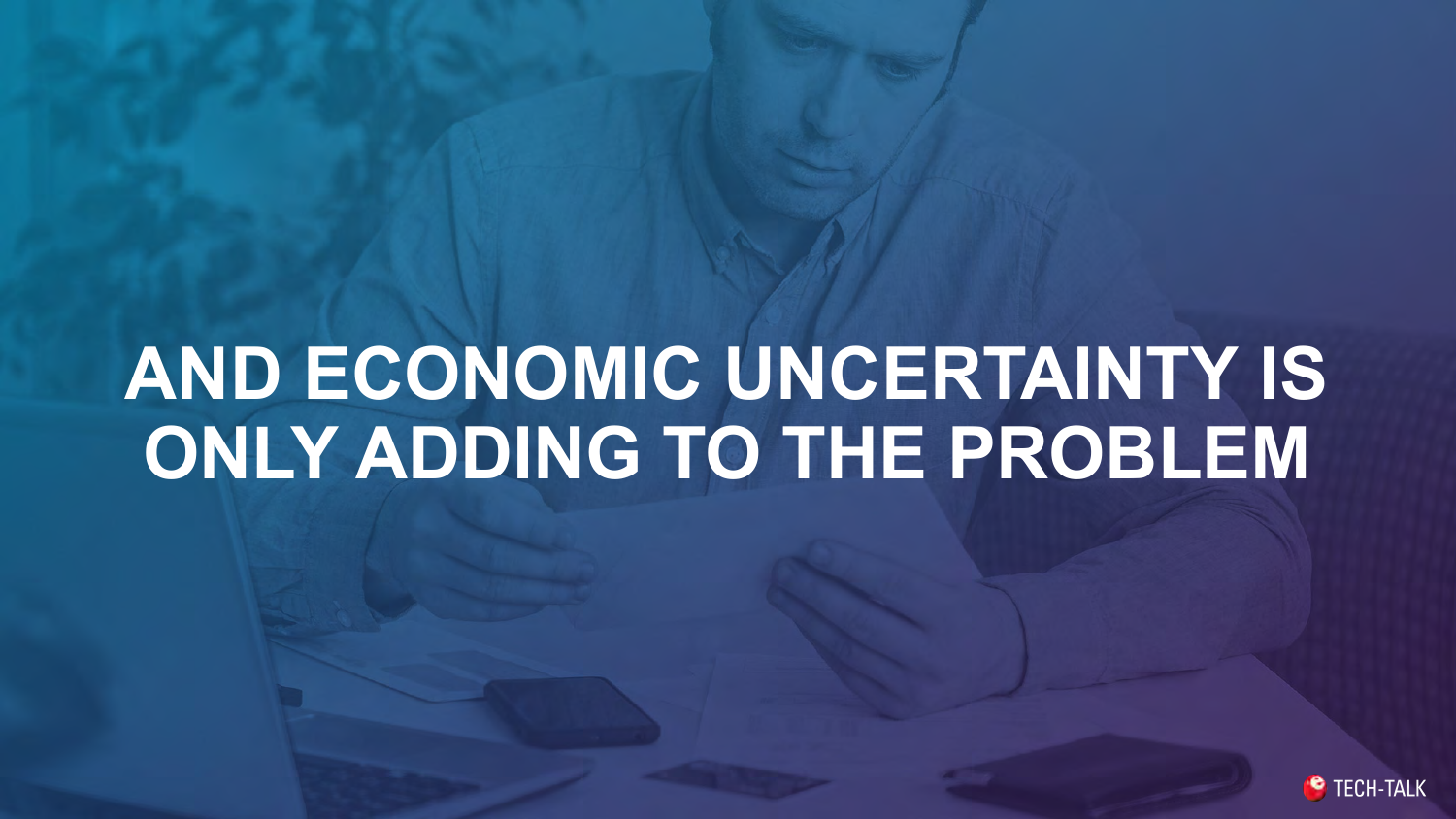## **What's the solution?**

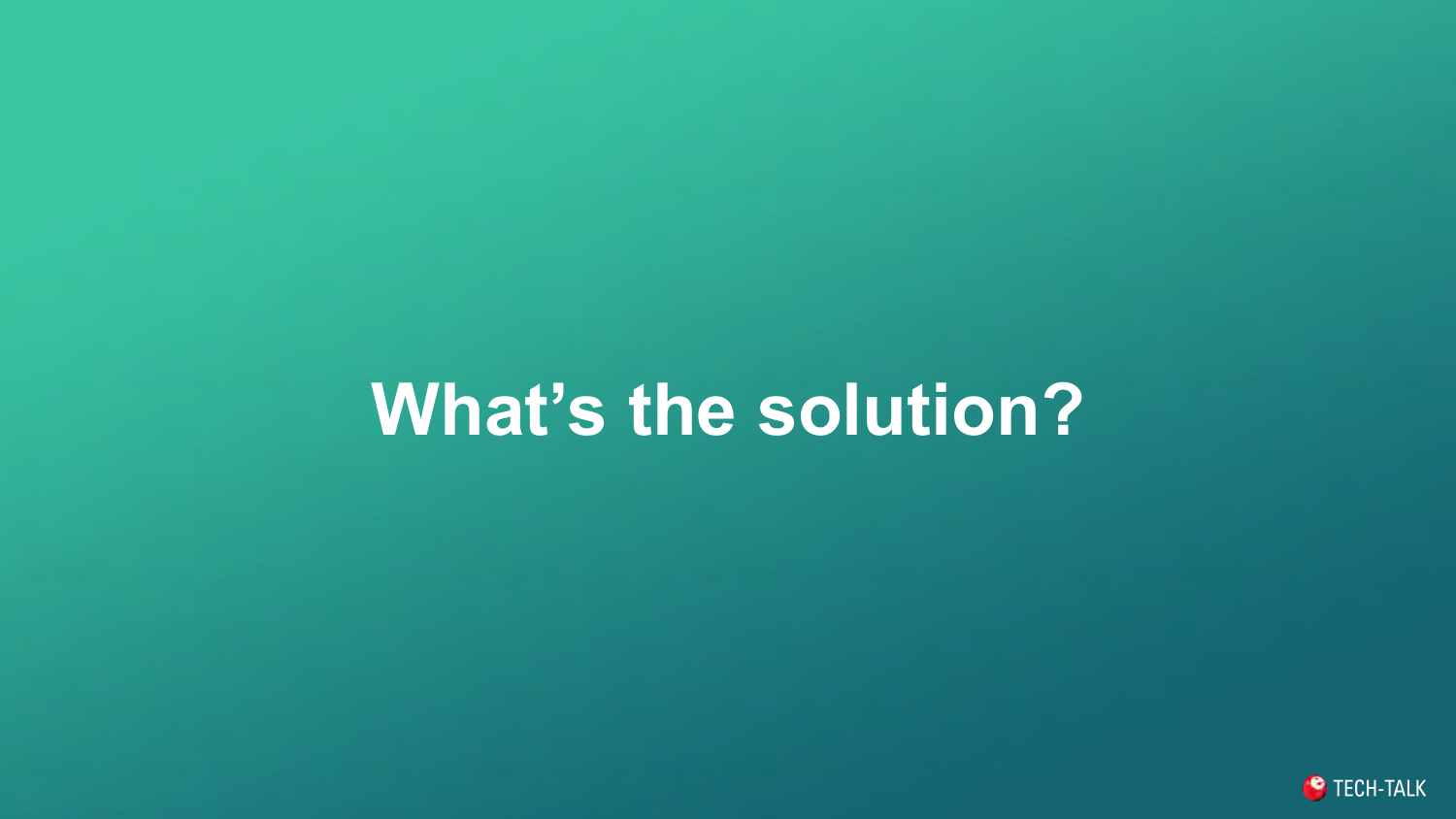## featuring<br>
FORRESTER® pepperjam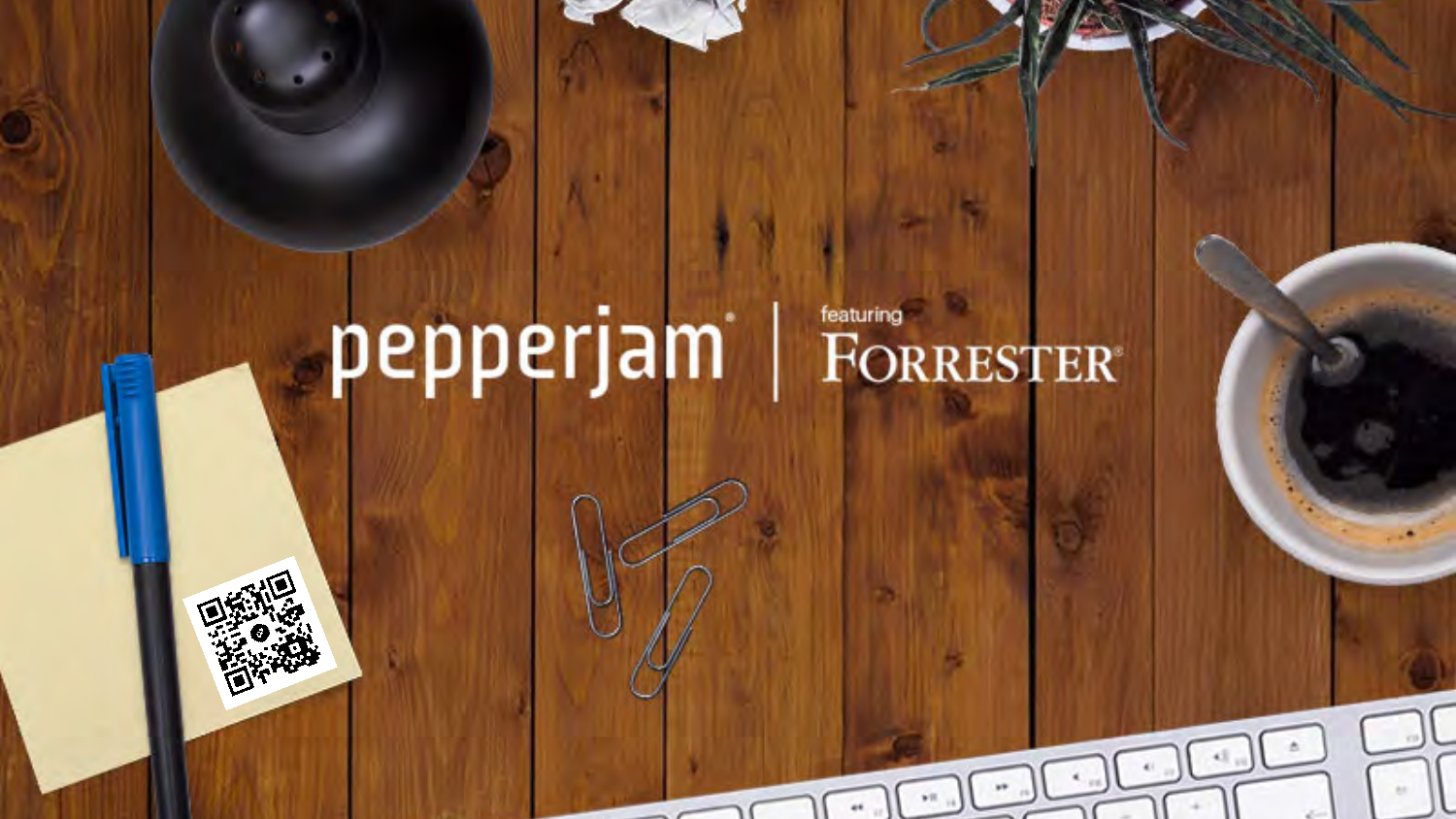## **PROJECT OVERVIEW AND DEMOGRAPHICS**

Pepperjam commissioned Forrester Consulting to explore the value of affiliate marketing.

Forrester conducted an online survey with 178 decision-makers, director-level or above who are responsible for or influence their organizations' affiliate marketing strategy to explore this topic.



**Region** › 100% US



### **Respondent level**

- › 38% C-level executive
- › 20% vice president
- › 42% director



### **Company size (online revenue)**

- › 17% \$1B+
- › 26% \$500M to >\$1B
- › 37% \$100M to <\$500M
- › 20% \$10M to <\$100M



**Selling model**

- › 33% B2C
- › 67% B2B/B2C
- 33% Direct to consumer
- 

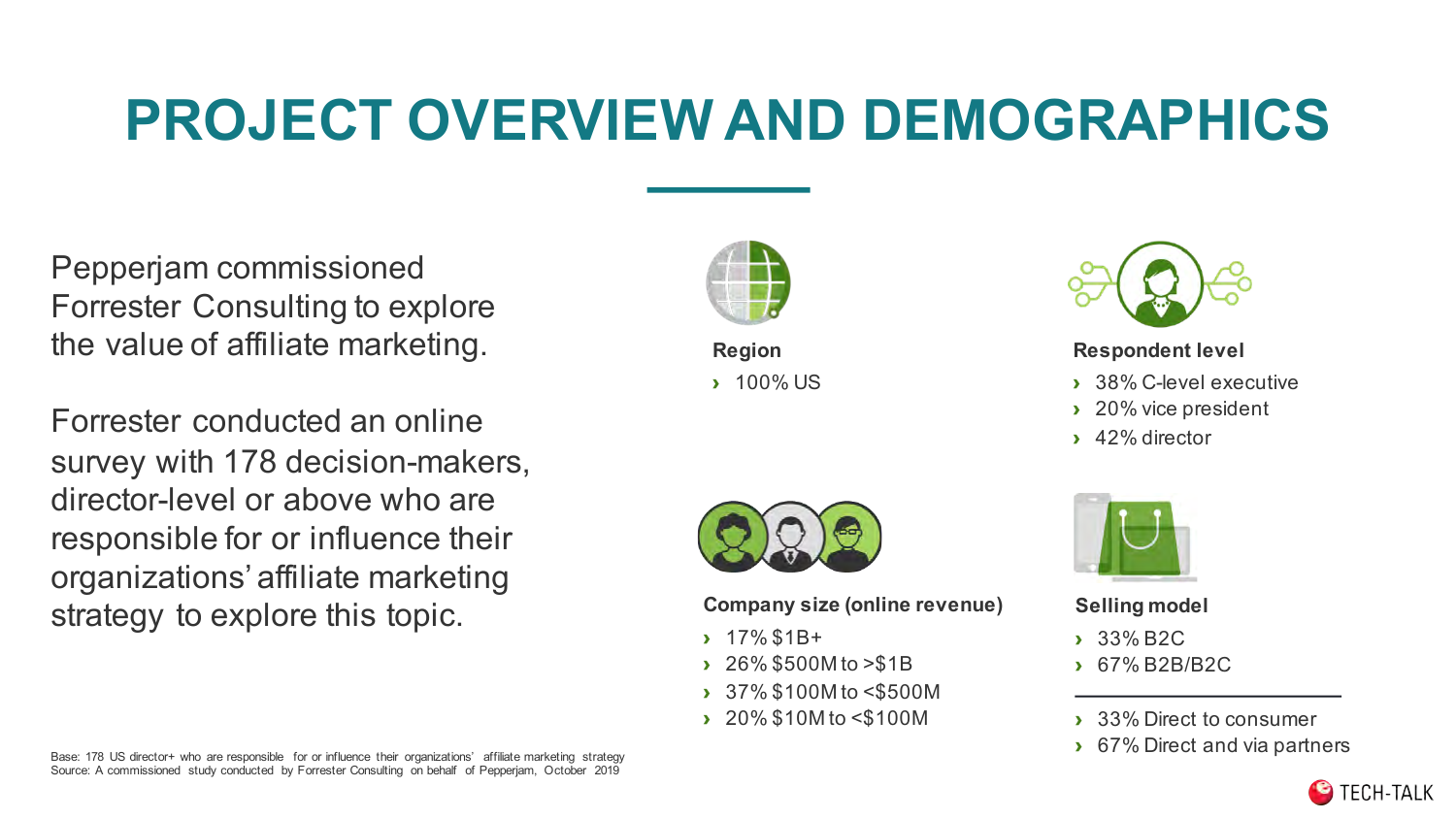**"Please rank each of the following digital marketing channels in terms of how important they are for your organization's customer acquisition efforts" (Showing top 3 rankings)**

#### 13% 13% 11% 16% 15% 12% 20% 12% 11% 14% 12% 13% 17% 19% 11% 15% 15% 14% 14% 16% 15% **36% 39% 40% 42% 42% 45% 54%** Word of mouth/referrals Retail advertising PR/Influencer marketing Paid and organic search **Display** Paid social Affiliate marketing Rank 1 Rank 2 Rank 3

### **AFFILIATE MARKETERS PUT THE CHANNEL AT THE CORE OF THEIR CUSTOMER ACQUISITION EFFORTS**

Base: 178 US director+ who are responsible for or influence their organizations' affiliate marketing strategy Source: A commissioned study conducted by Forrester Consulting on behalf of Pepperjam, October 2019

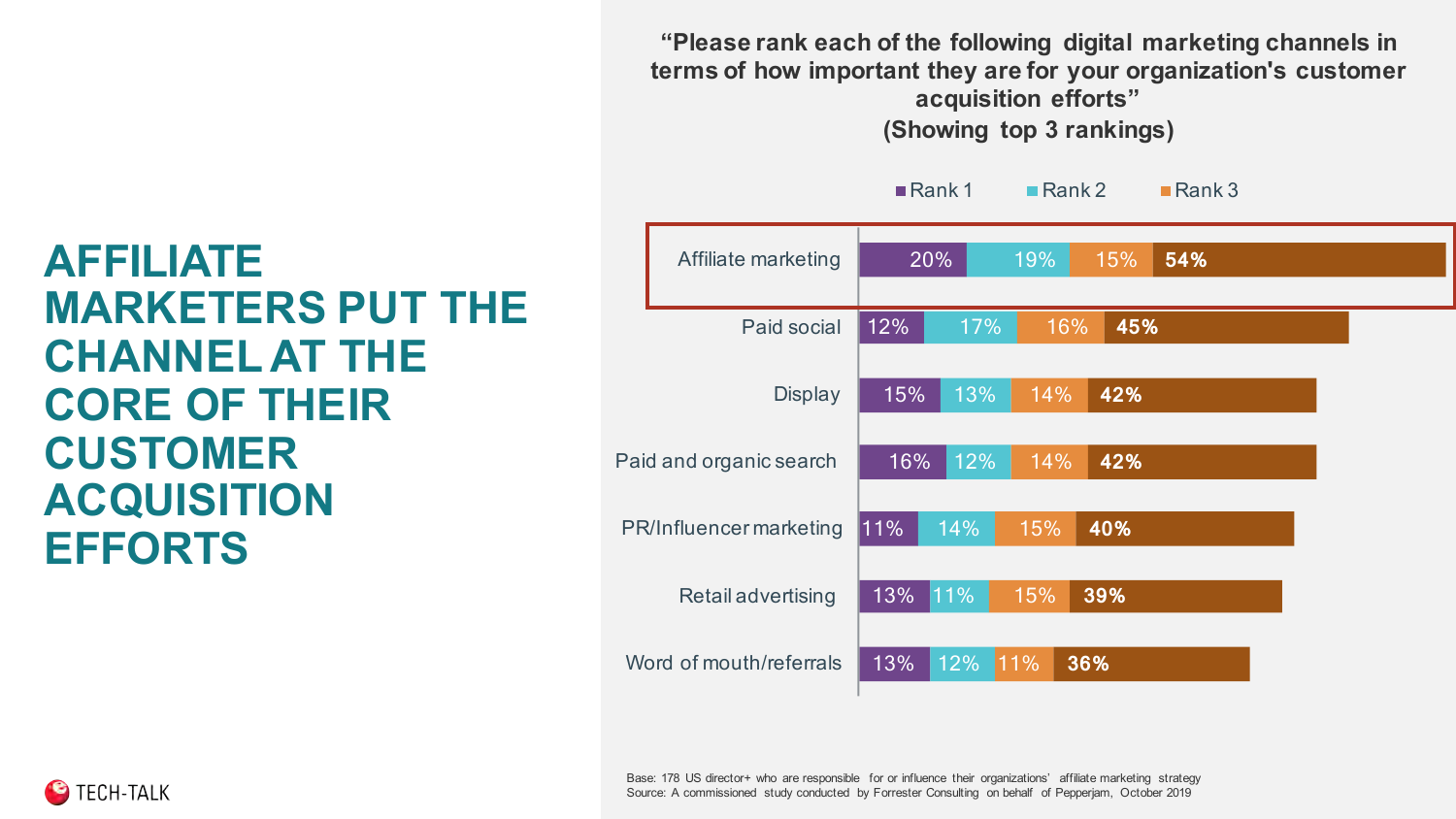**"Please rank each of the following marketing channels in terms of how much revenue they drive for your organization efforts" (Showing top 3 rankings)**



**AFFILIATE MARKETERS ALSO CREDIT THE CHANNEL FOR DRIVING SIGNIFICANT REVENUES**

> Base: 178 US director+ who are responsible for or influence their organizations' affiliate marketing strategy Source: A commissioned study conducted by Forrester Consulting on behalf of Pepperjam, October 2019

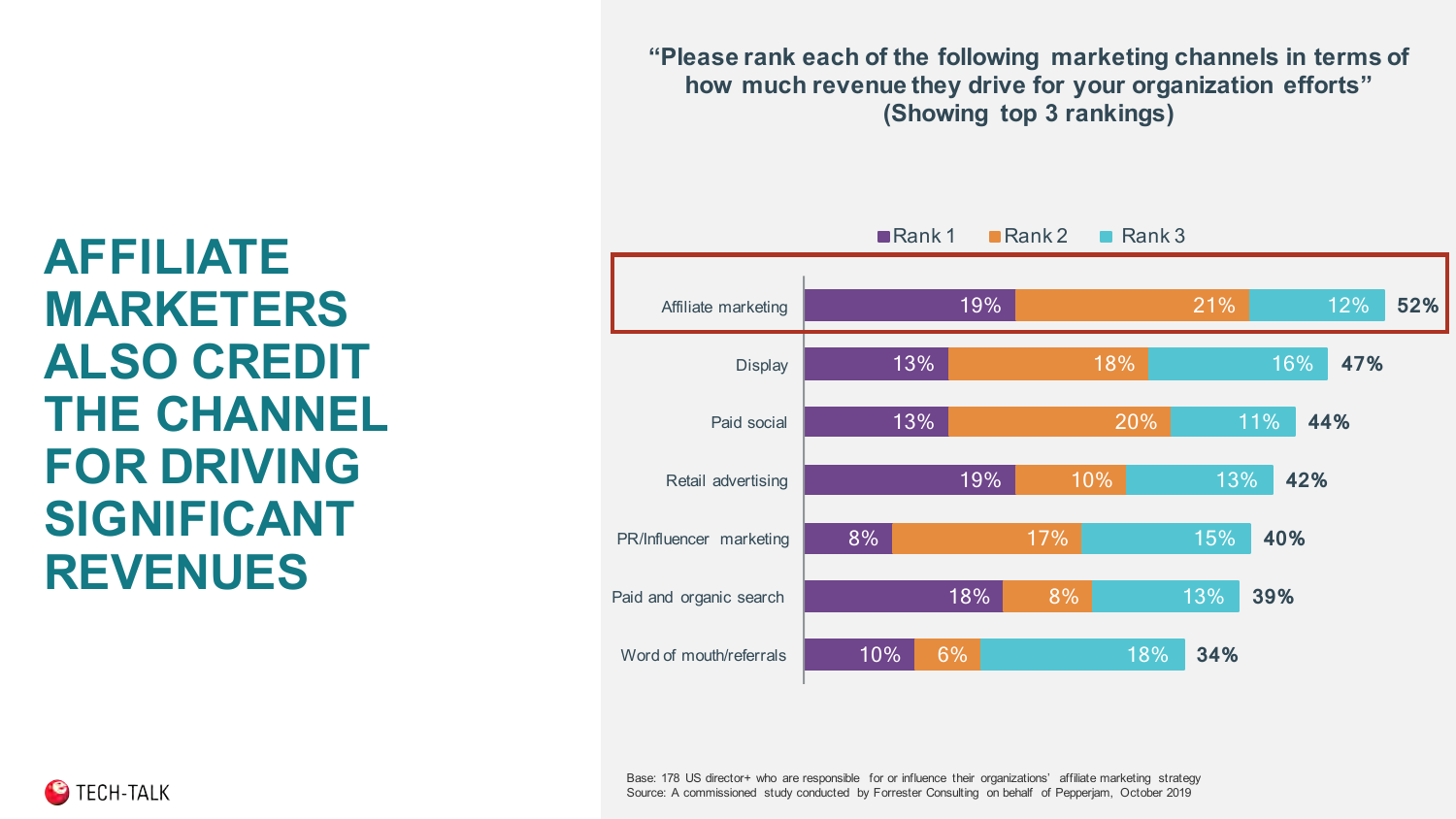### **AFFILIATE MARKETING OFFERS RELIABILITY, SUSTAINABILITY & PROFITABILITY**

**"Which of the following benefits do you associate with your affiliate marketing program?" (Select all that apply)**

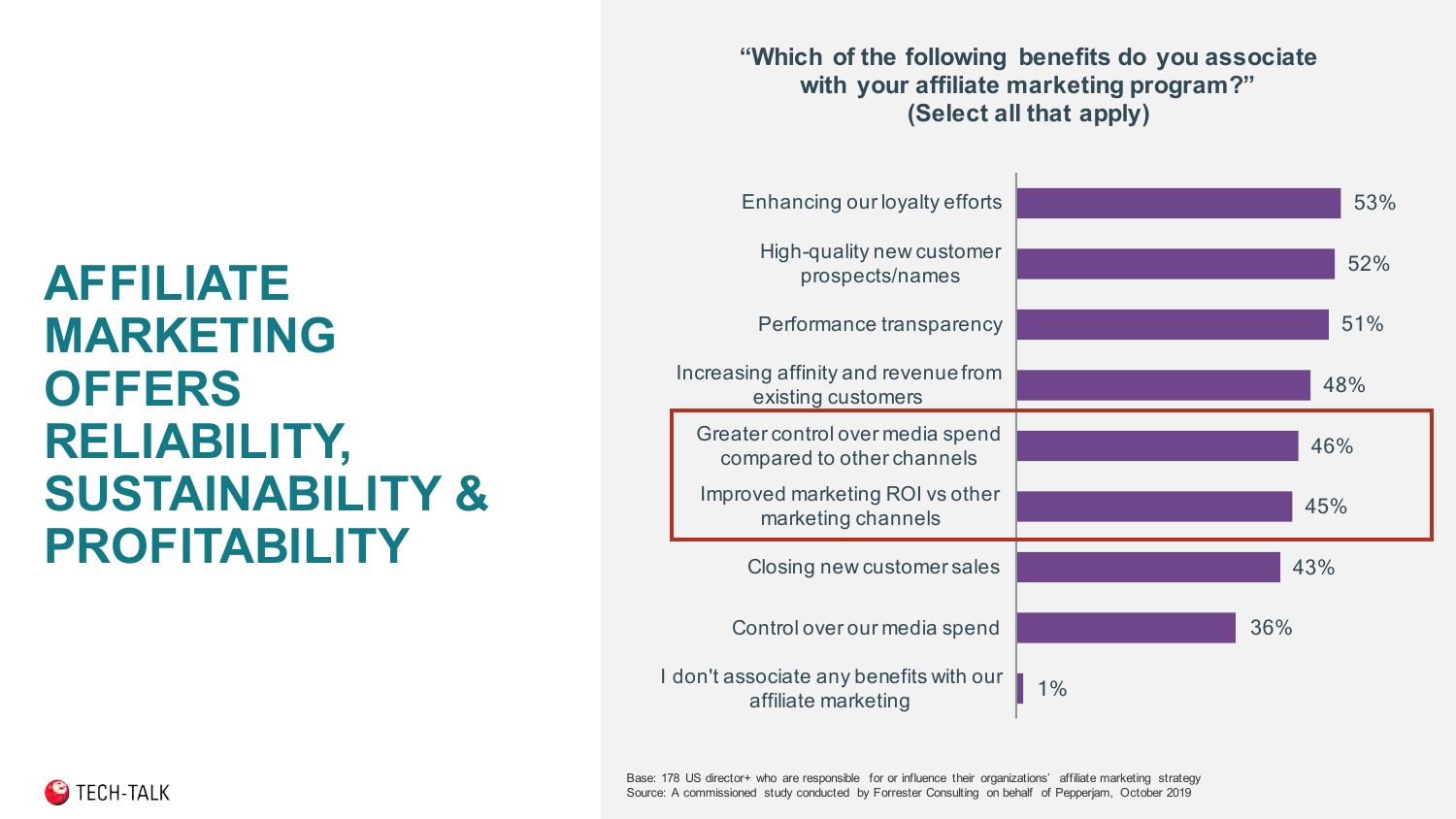## **AFFILIATE PROGRAMS ARE MORE LIKELY TO AVOID TYPICAL CHANNEL ISSUES**



Base: 178 US director+ who are responsible for or influence their organizations' affiliate marketing strategy Source: A commissioned study conducted by Forrester Consulting on behalf of Pepperjam, October 2019

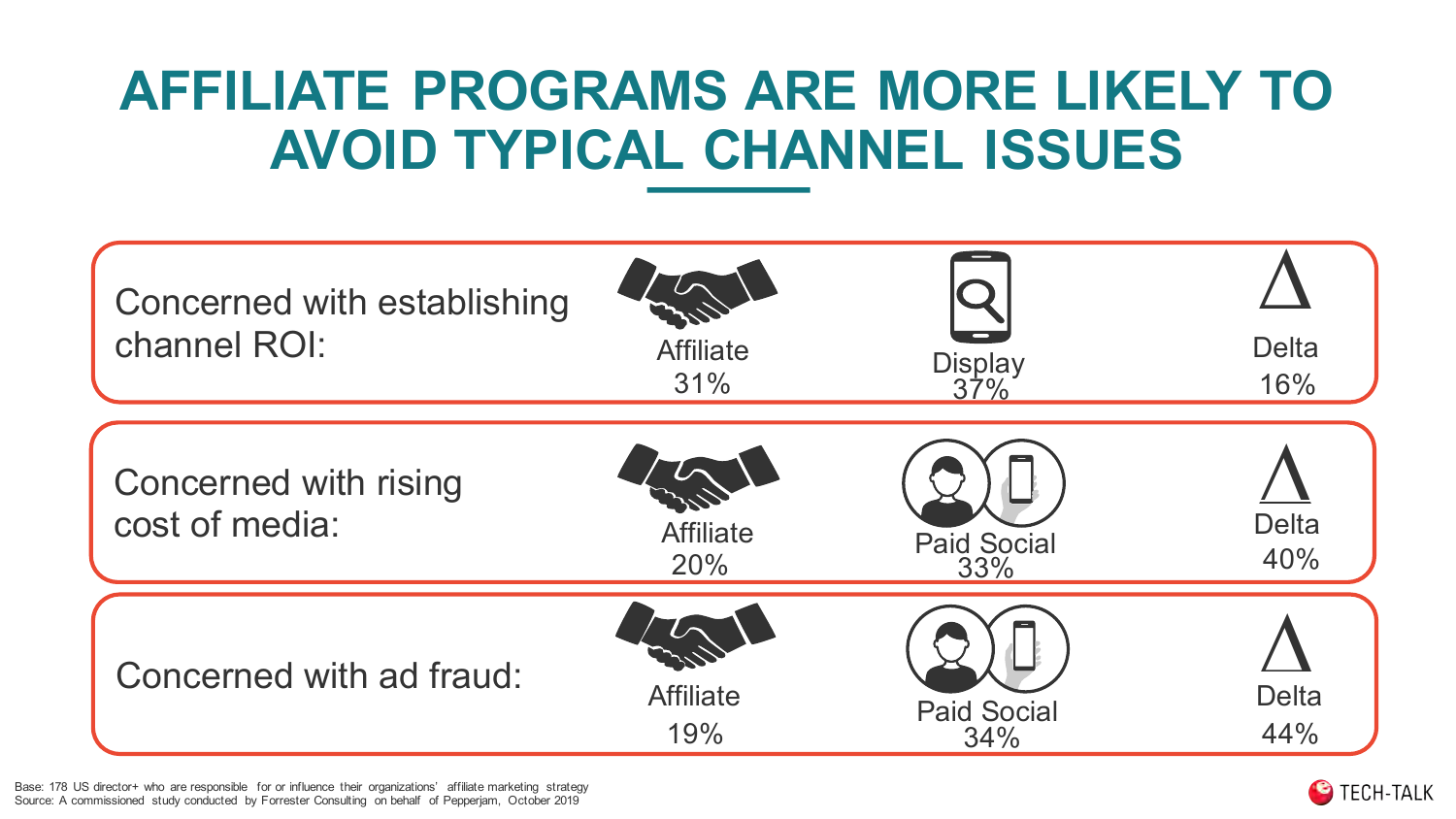**Marketers can miss the affiliate channel's benefits due to lack of understanding and historical inertia.**

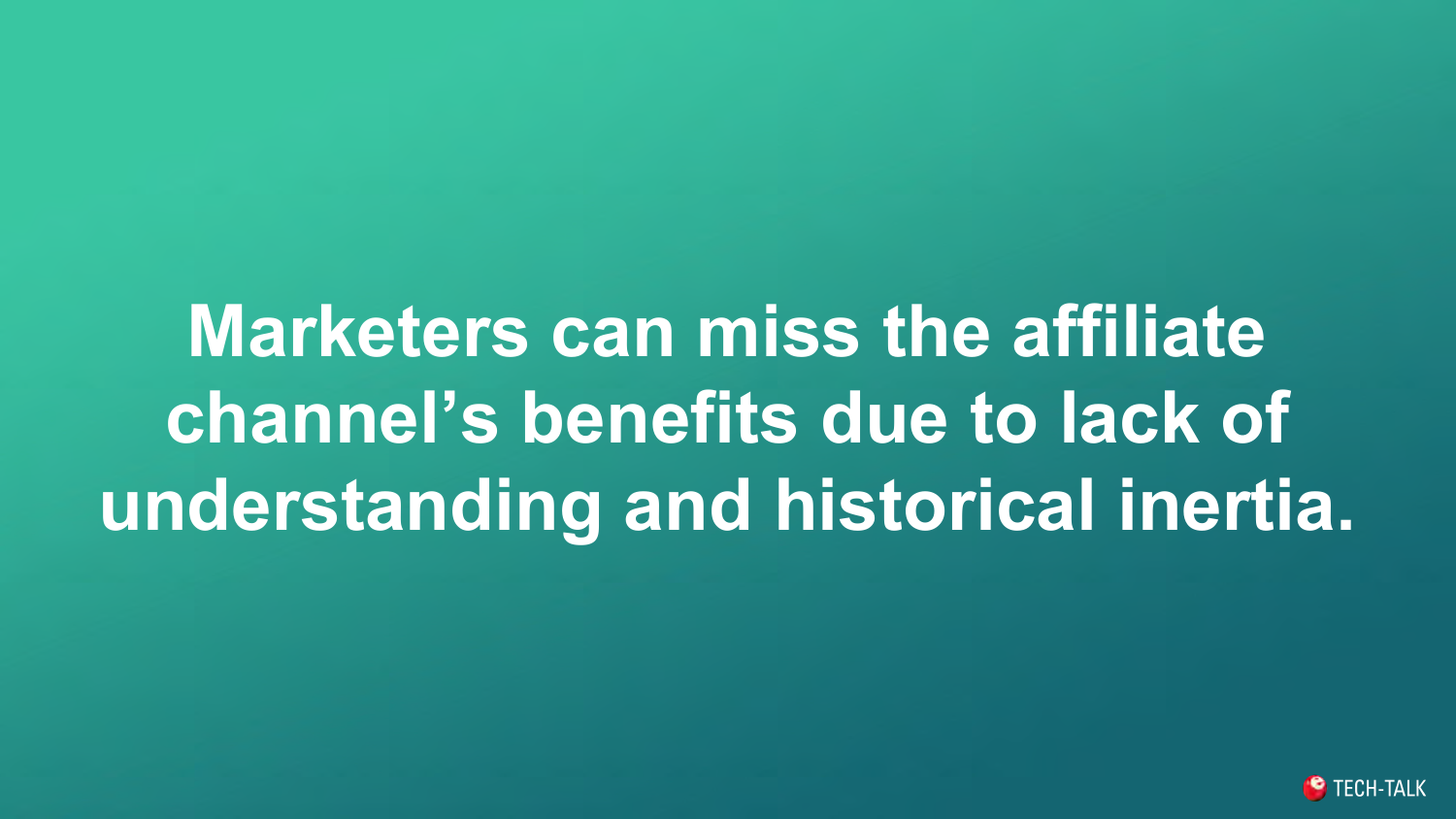

We don't want to work with affiliate networks Affiliate only drives end of the funnel activities We don't have the time to dedicate to affiliate marketing We don't think we have the skills or expertise to manage a program Inability to reach customers through that channel with scale Other channels have historically taken priority We don't know how to measure the incremental impact on revenue Key stakeholders don't understand affiliate marketing's value or potential

### **LACK OF UNDERSTANDING, INERTIA HOLDING BACK AFFILIATE PROGRAMS TODAY**

**"Which of the following concerns do you have about affiliate marketing in particular?" (Showing top 3 rankings)**

> Base: 178 US director+ who are responsible for or influence their organizations' affiliate marketing strategy Source: A commissioned study conducted by Forrester Consulting on behalf of Pepperjam, October 2019

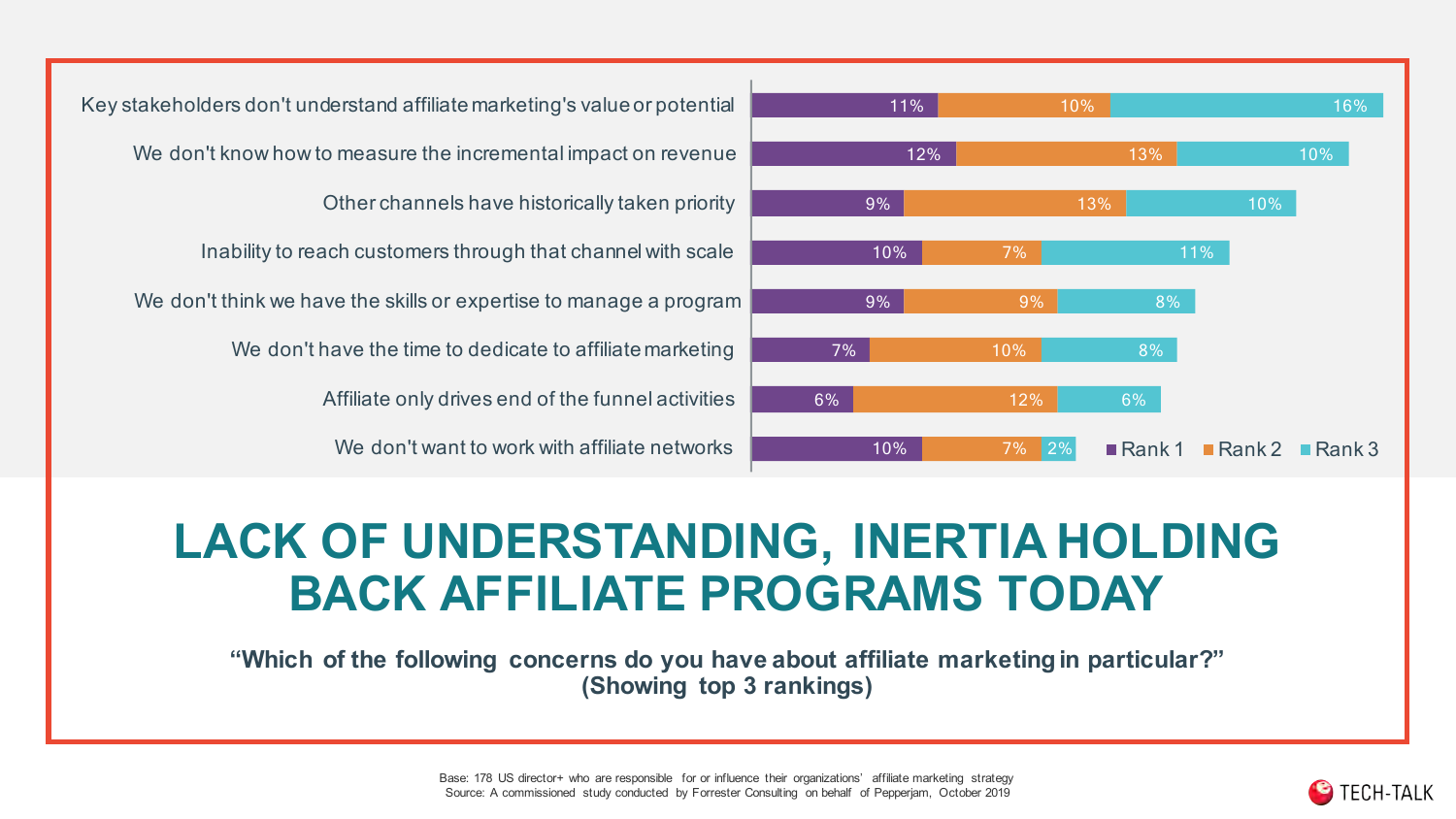## **PRICING FLEXIBILITY IS A DRIVER OF FUTURE AFFILIATE ADOPTION**

**"Which of the following best describes how your affiliate program is funded?"**



Affiliate budget is variable based on revenue performance

Affiliate budget is fixed at the start of a budgeting cycle

**"How important is budget flexibility (i.e., having access to different payment models) for you in your affiliate program?"**



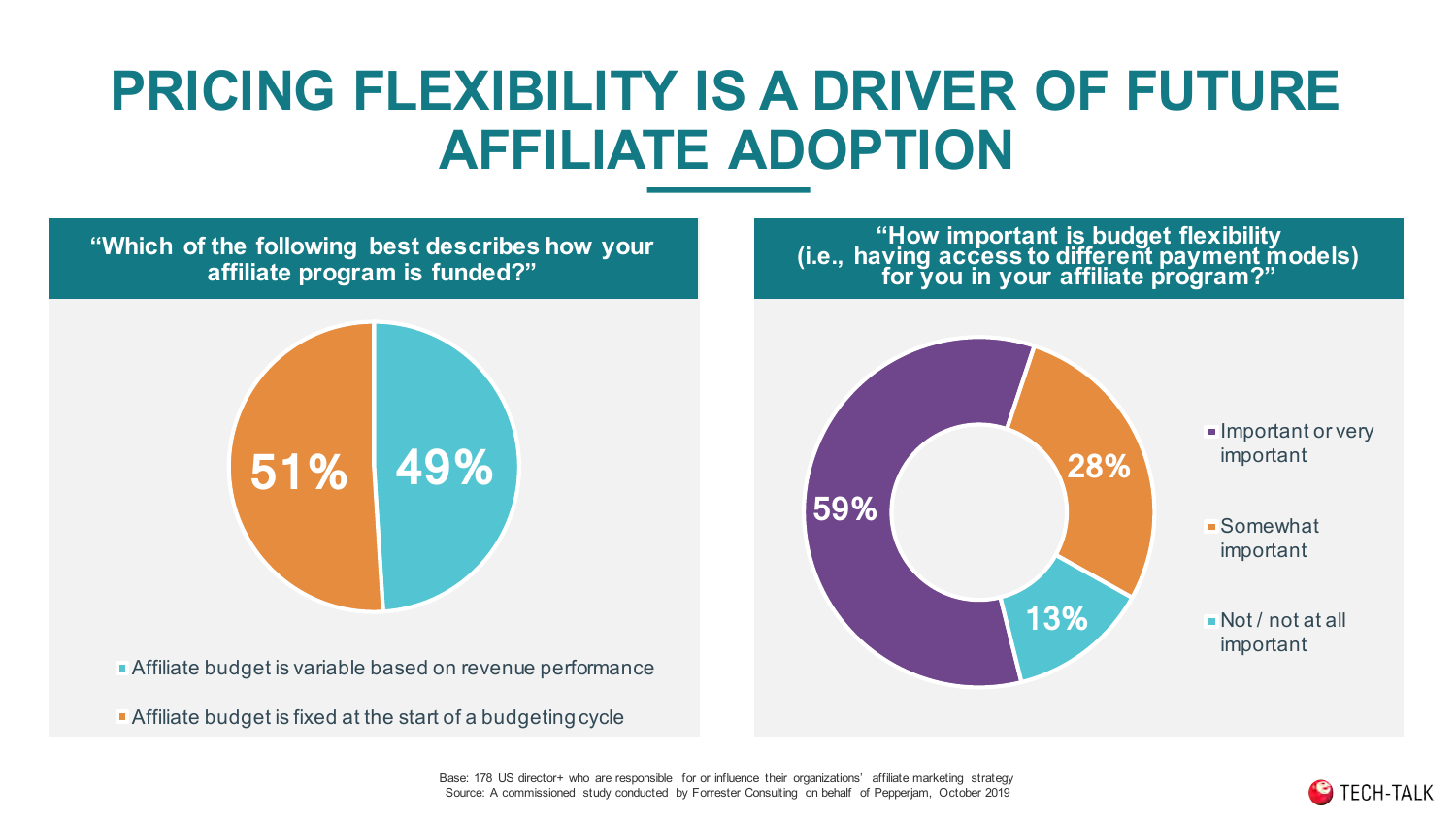# **ACTION STEPS**

Recap and Key Takeaways

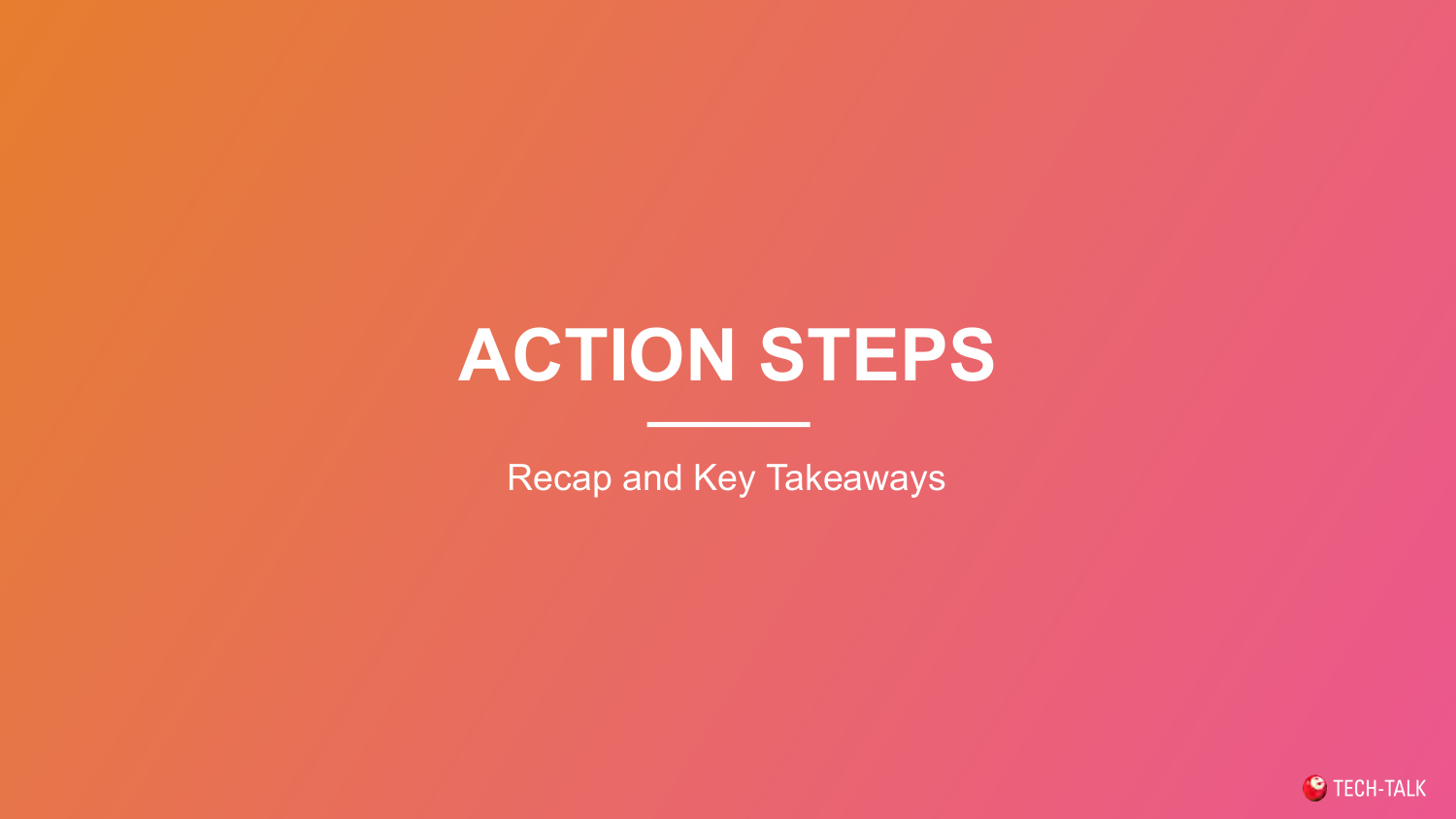### **DON'T LET HISTORICAL BIAS AND INERTIA STOP YOU FROM ACHIEVING GROWTH**



"Key stakeholders don't understand affiliate marketing's value or potential"

> "We don't know how to measure the incremental impact on revenue"

"Other channels have historically taken priority"

**Don't settle for the status quo in a provider, or in your results. Checking the affiliate box is not enough.**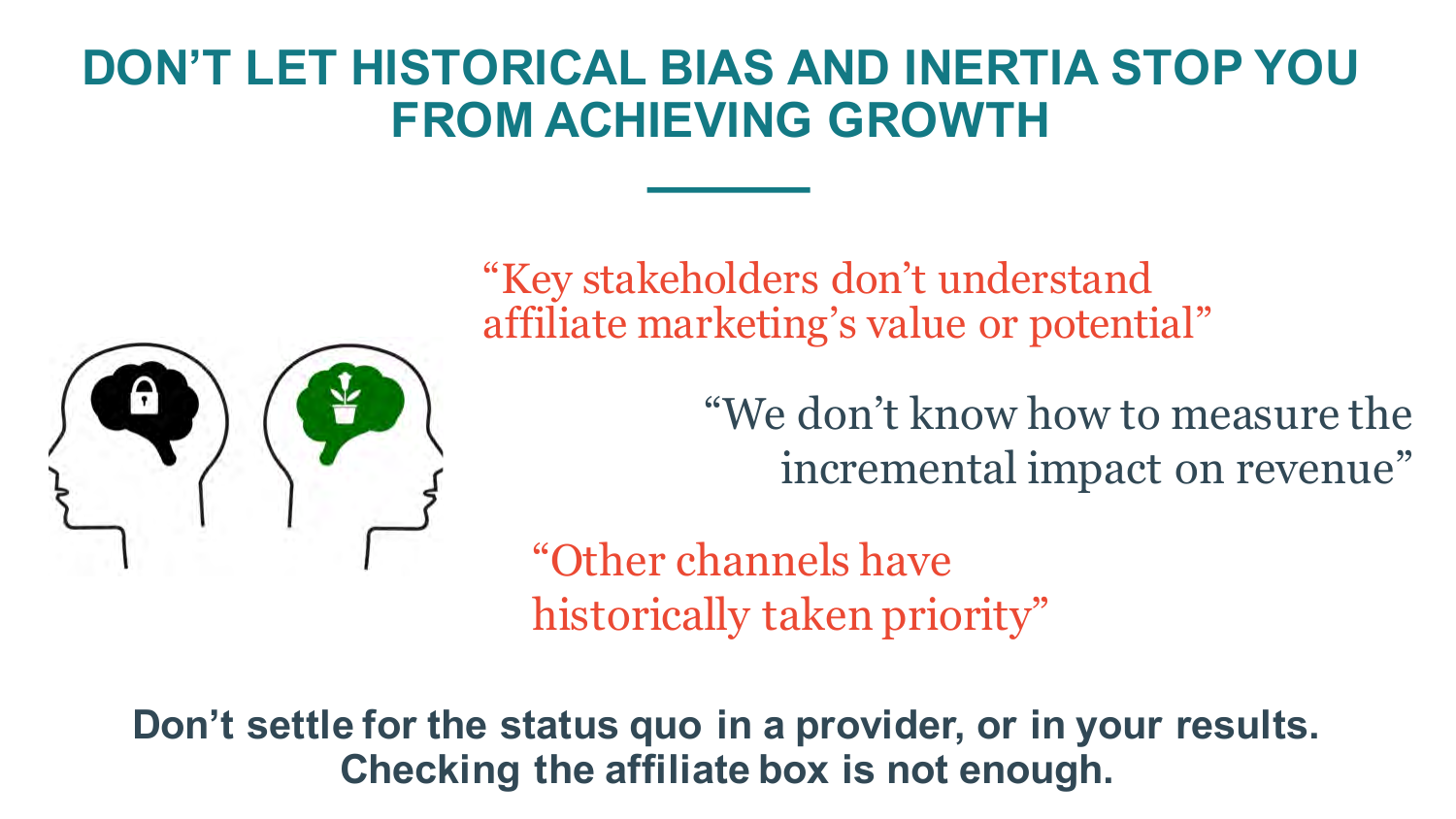## **EDUCATE KEY STAKEHOLDERS…**



benchmarks

to your brand

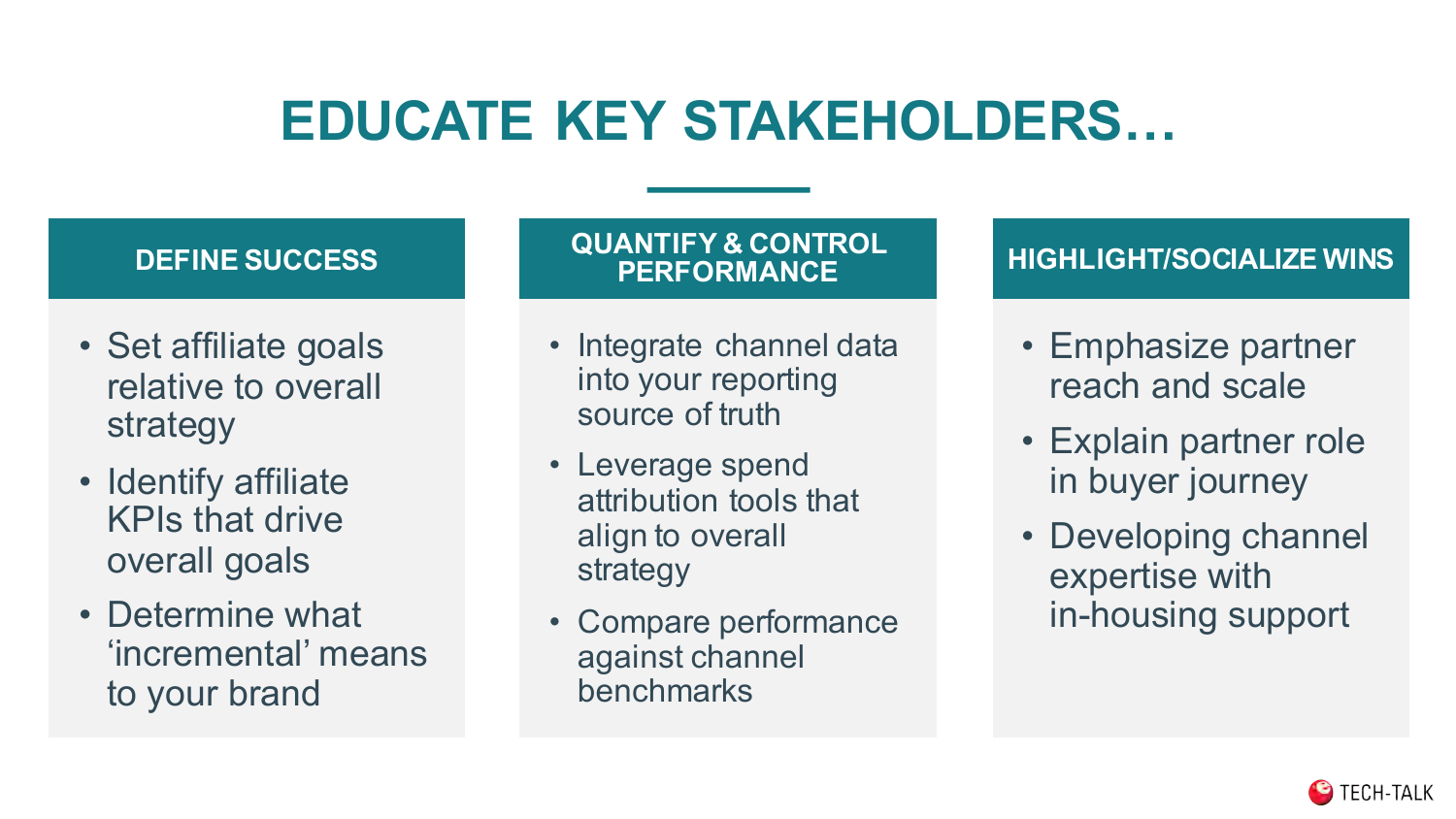### **GET THE OPERATING LEVERAGE YOU NEED WITH AFFILIATE AS PRIMARY CHANNEL IN YOUR MIX.**



Scale new customer acquisition and revenue with a diversified partner mix







Subsidize high costs of other channels with flexible pricing models

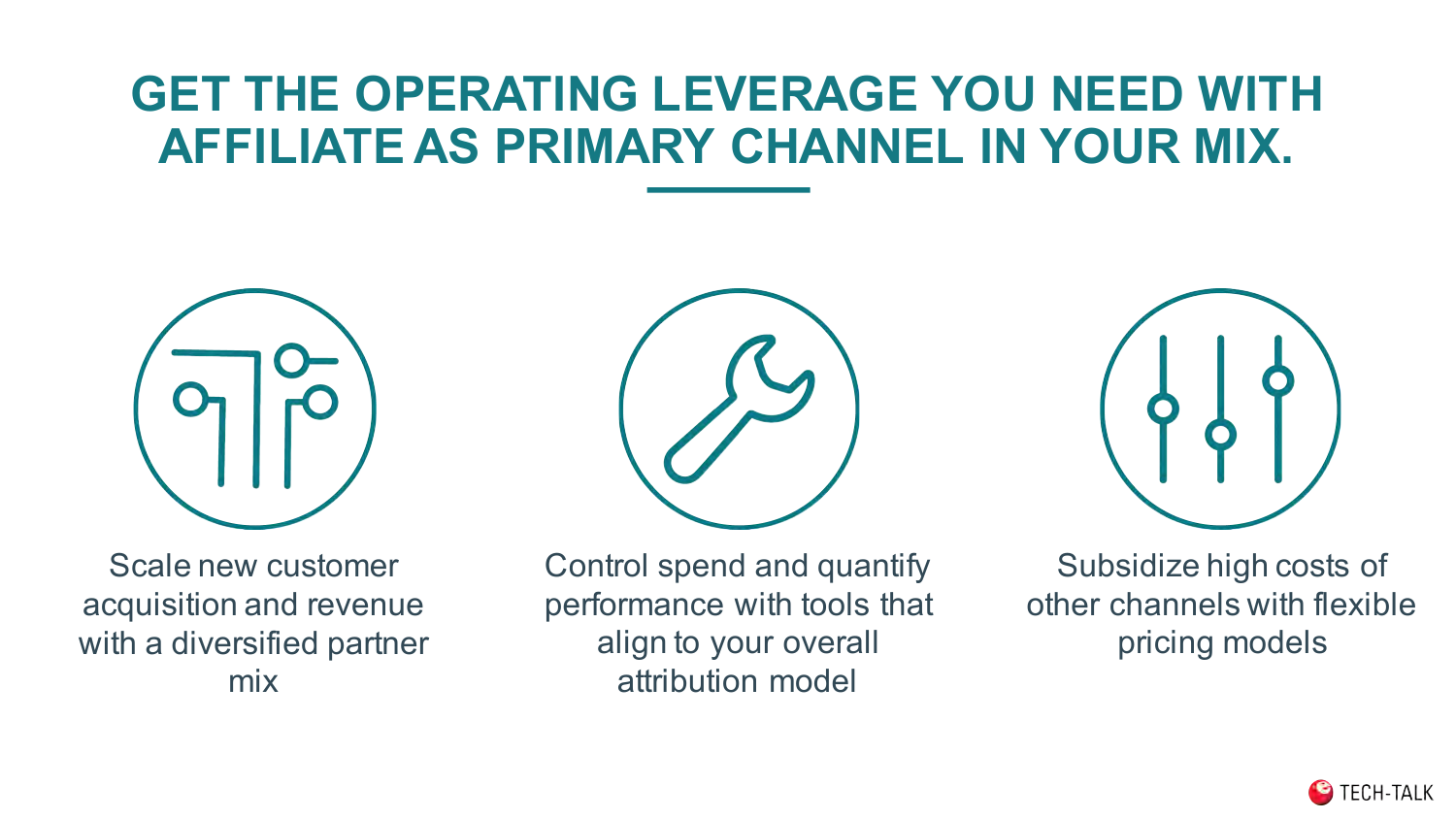### **PEPPERJAM'S AFFILIATE TECHNOLOGY PLATFORM: ASCEND™**

**60% New Customer Rate**

**18:1 Return on Ad Spend**

**\$161 Average Order Value**

**Conversion Rate**

**4%**



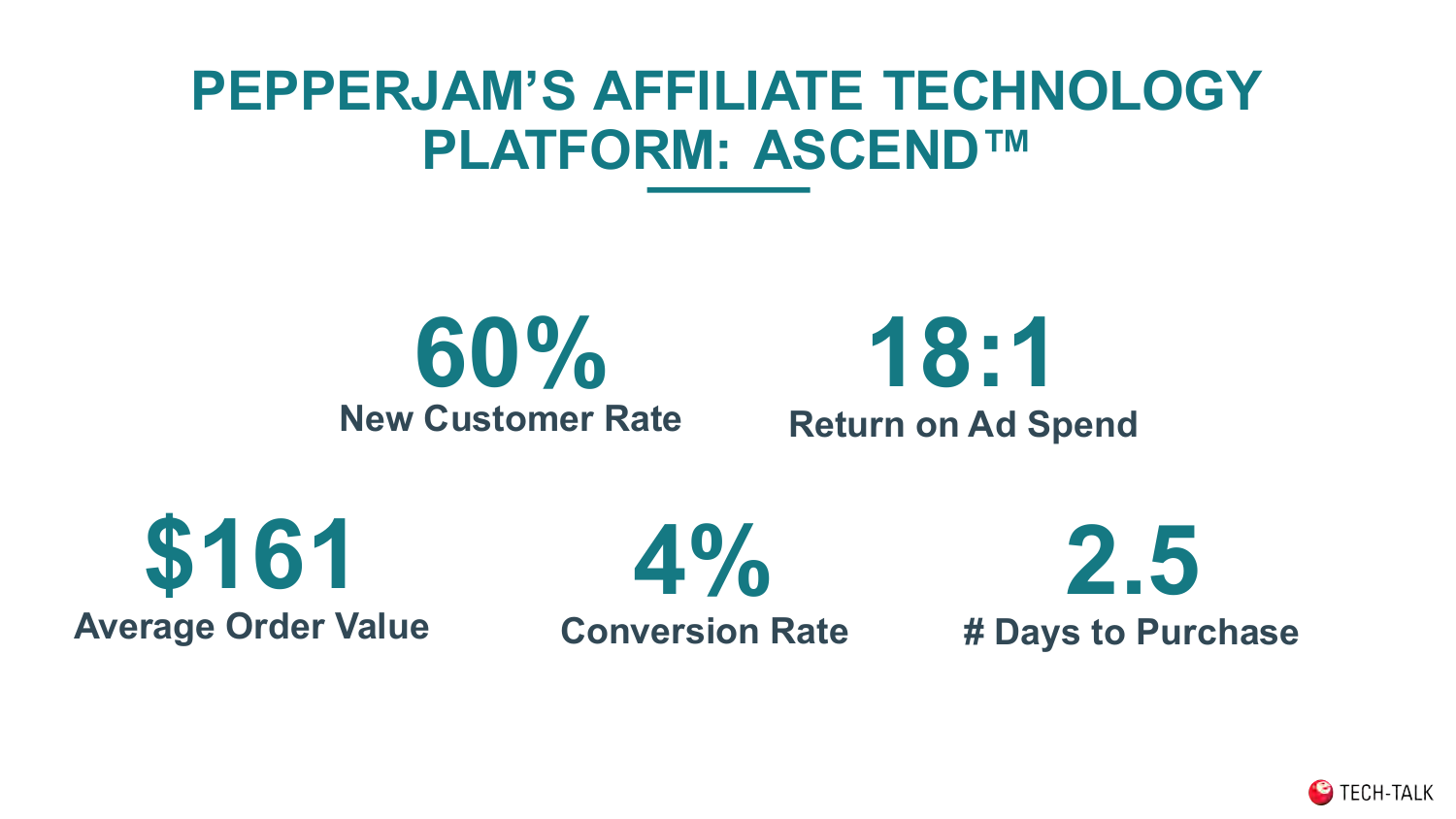### **THREE KEY TAKEAWAYS**

- 1. Eradicate historical bias and inertia that prohibit affiliate growth
- 2. Educate key stakeholders and socialize channel fundamentals/facts
- 3. Leverage affiliate as primary channel to derive immediate value

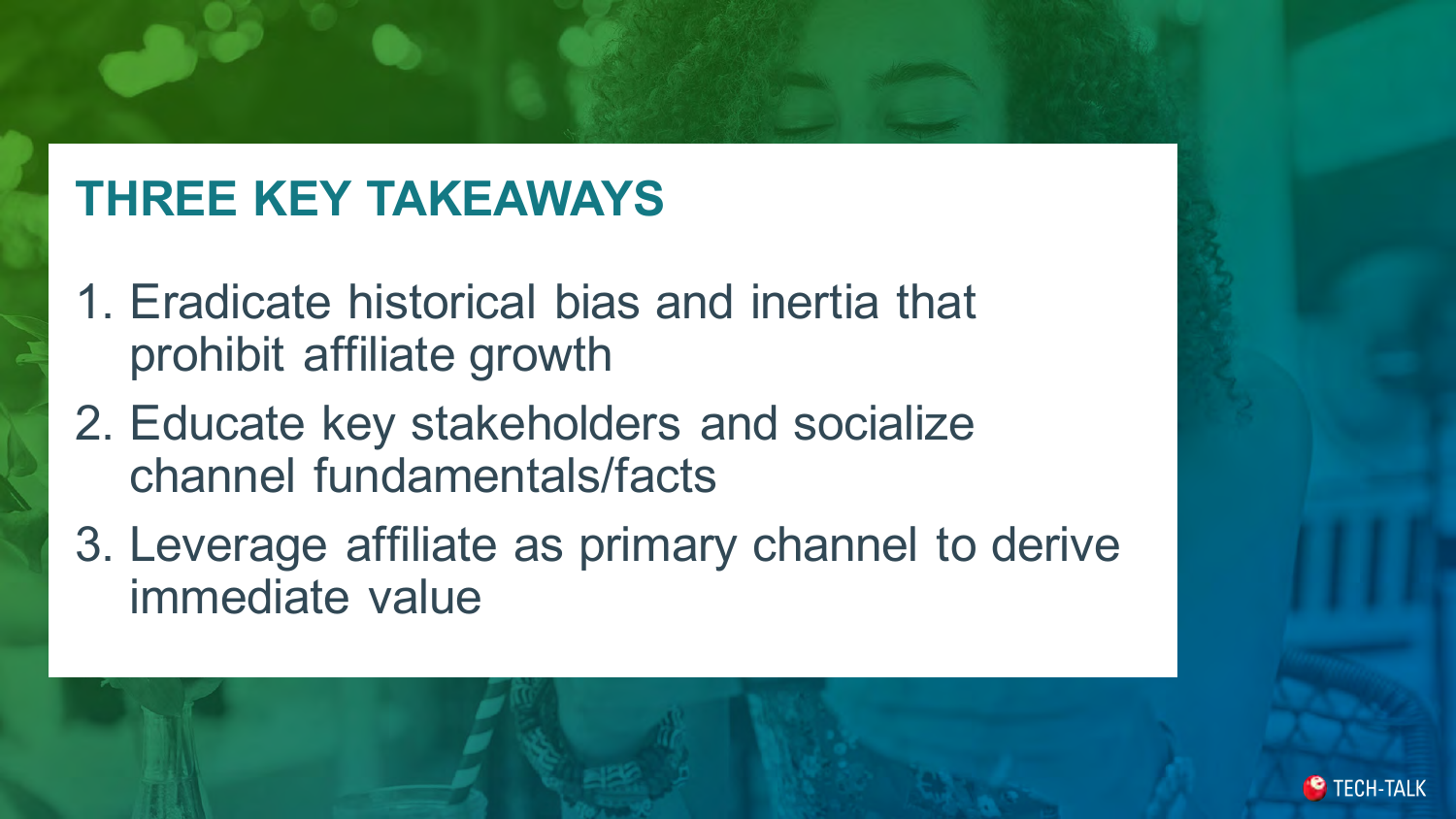## **Thanks! Let's keep talking.**



msmith@pepperjam.com pepperjam.com @pepperjam

All information contained herein is confidential and/or proprietary information of Pepperjam, LLC, and any unauthorized use and/or any disclosure is strictly prohibited.